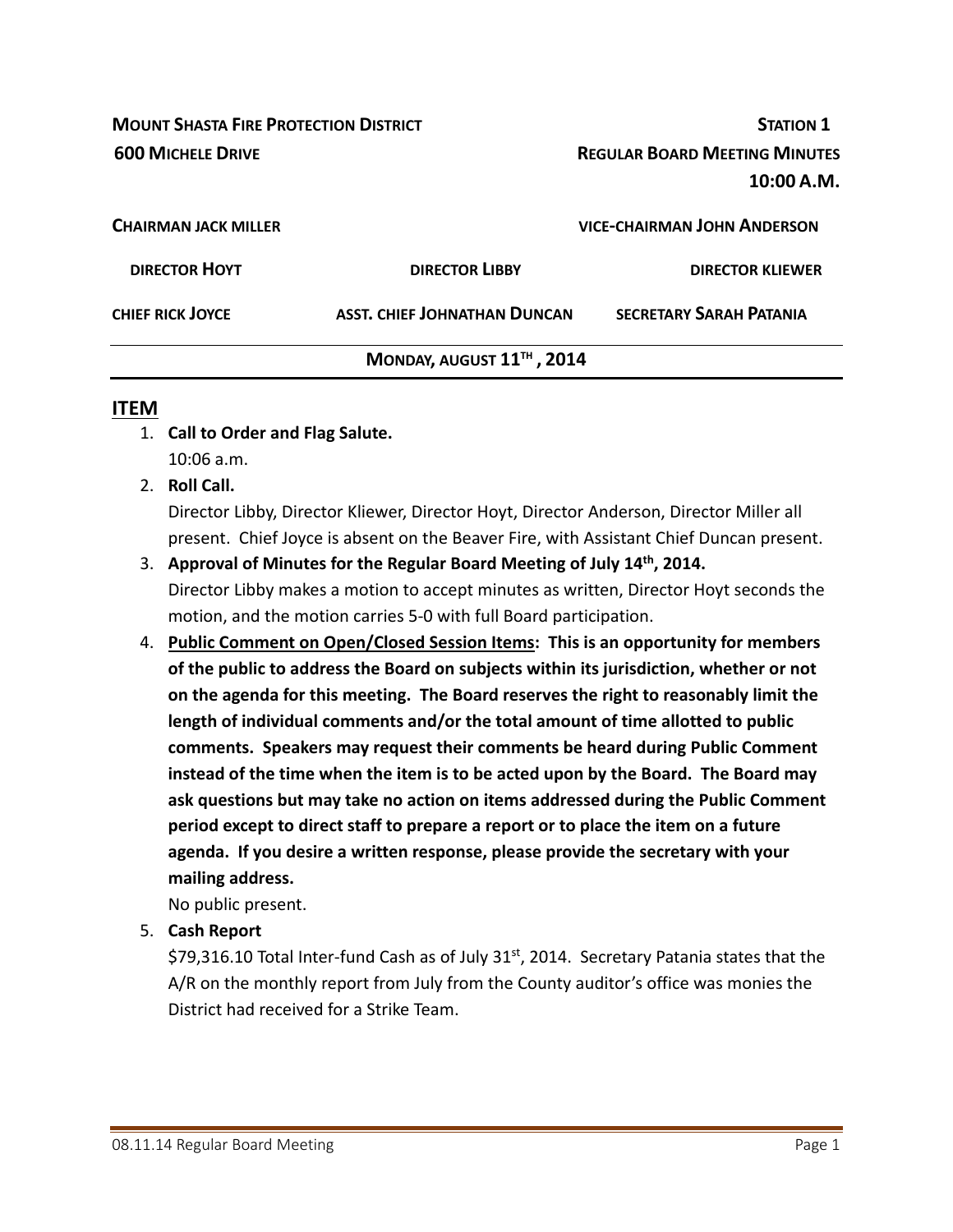#### 6. **Old Business and Board Directives from Previous Meetings**

### 6a. **Discussion and Possible Action of IRS Payroll Tax Issues that occurred in 2002‐ 2004.—Chairman Miller/Secretary Patania**

Chairman Miller turns the floor over to Secretary Patania. She refers to the tax log and states that she has good news. After meeting with Logan Castle, she contacted Dan Mauro at the tax advocate's office in Sacramento and confirmed that we only owe the Civil Penalty from 2004. The remaining penalties from 2002‐2003 will fall off in 2017. The payoff amount according to Mr. Mauro is \$2,655.76 due by August 20, 2014. In addition to this, she spoke with Orlyn Torafson at the auditor's office to reissue stale‐ dated warrant #10338512 in the amount of \$2,563.10 to the IRS, and Jennie Ebejer has approved this. This means that we will just need to make up the difference of \$92.66, which has been placed on the warrants for August.

Director Anderson comments that this is a fabulous job.

Secretary Patania states that this is really good news considering what we thought was owed.

Director Libby states that this goes to before any of the current members were on the Board.

Director Anderson states that he appreciates the Secretary Patania's diligence, and we can drop this off the agenda.

Director Kliewer asks how much we had to spend.

Secretary Patania states that she only had to spend an hour with Logan Castle at \$160. The tax advocate in Sacramento is a free service.

## 6b. **Discussion and Possible Action on extending the borders of the MSFPD, with a report from LAFCO regarding District Boundary adjustments.—Director Libby**

Director Libby states that he would like to drop this topic. It is not worth the cost to include three or four properties that are outside the boundary.

Director Anderson asks about the other properties we discussed at the last meeting. Director Libby states that we added the properties that are in the center of the District boundaries on to the Special Assessment, and they have the right to appeal this. We have not heard anything about this yet.

Director Miller asks if more homes will be put up in that area.

Director Libby states that our boundaries stop at the SRA or FRA. If there were a new development that was to go into that area, we would revisit this discussion. It is not worth the amount of money to pursue it.

Director Miller is satisfied with this.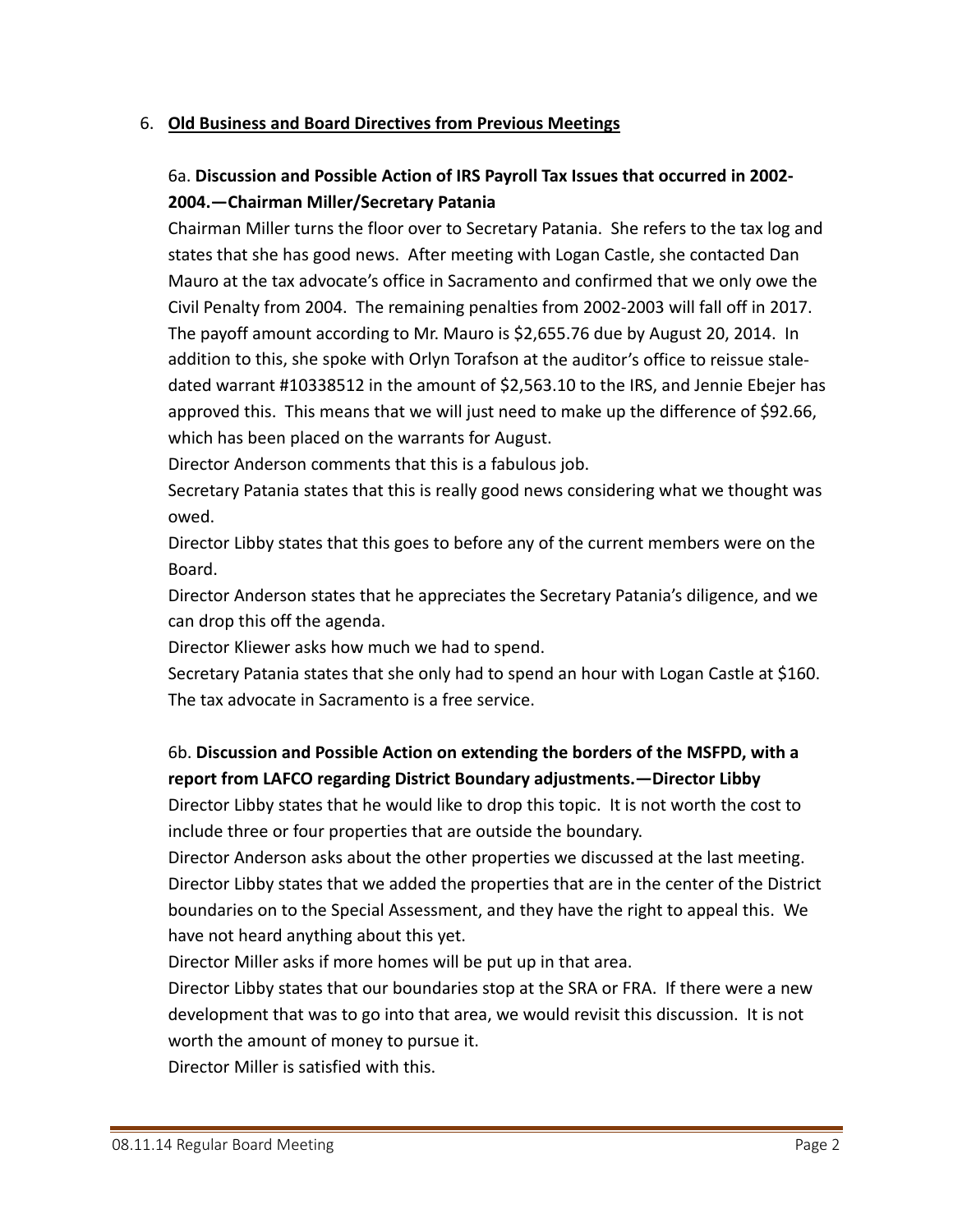Director Libby states that when they looked this up with Chief Davis years ago, it was not worth it at that time either. Director Anderson adds that we should take this off of the agenda, and then as we notice any new developments we can discuss it again. Director Kliewer asks about the campground. Director Libby states that this is CDF responsibility. Director Anderson states that he discussed this with Jennie Ebejer, and there is no history of levying taxes against privately owned campgrounds. Director Kliewer states that we are in business as public servants, so not everybody pays. Director Anderson makes a motion to drop this topic, but keep an eye on new developments. Director Hoyt seconds the motion. The motion carries with full Board participation, 5‐0.

### 6c. **Discussion and Possible Action on purchasing building protection posts as recommended by Risk Safety.—Director Libby**

Director Libby researched buying well casings, and they are all rusty and filthy, so he would like to purchase them newer through the City at their rate. These would be newer, and we would not have to remove rust. Cost is \$937 for pipe, and if we just do 8 it would be \$248. Snow removal was discussed, and it will not be an issue.

Director Anderson asks Assistant Chief Duncan his opinion.

Assistant Chief Duncan thinks that we have been lucky up to this point, so something needs to be done. We can start with protecting the equipment, such as the diesel fuel tank, etc…

Director Miller asks if this will satisfy GSRMA's requirement.

Director Libby states that it will.

Director Anderson thinks that if we are going to do it, we should just do it all.

Director Miller asks about City maintenance coming to drill holes.

Director Libby states that we got a verbal o.k. from Matt Melo that the city would come out to help. We would cut with the holes with an electric jack‐hammer, and they would bring their vac‐truck that sucks out the dirt.

Assistant Chief Duncan states that this works very well.

Director Libby asks how many we want to do.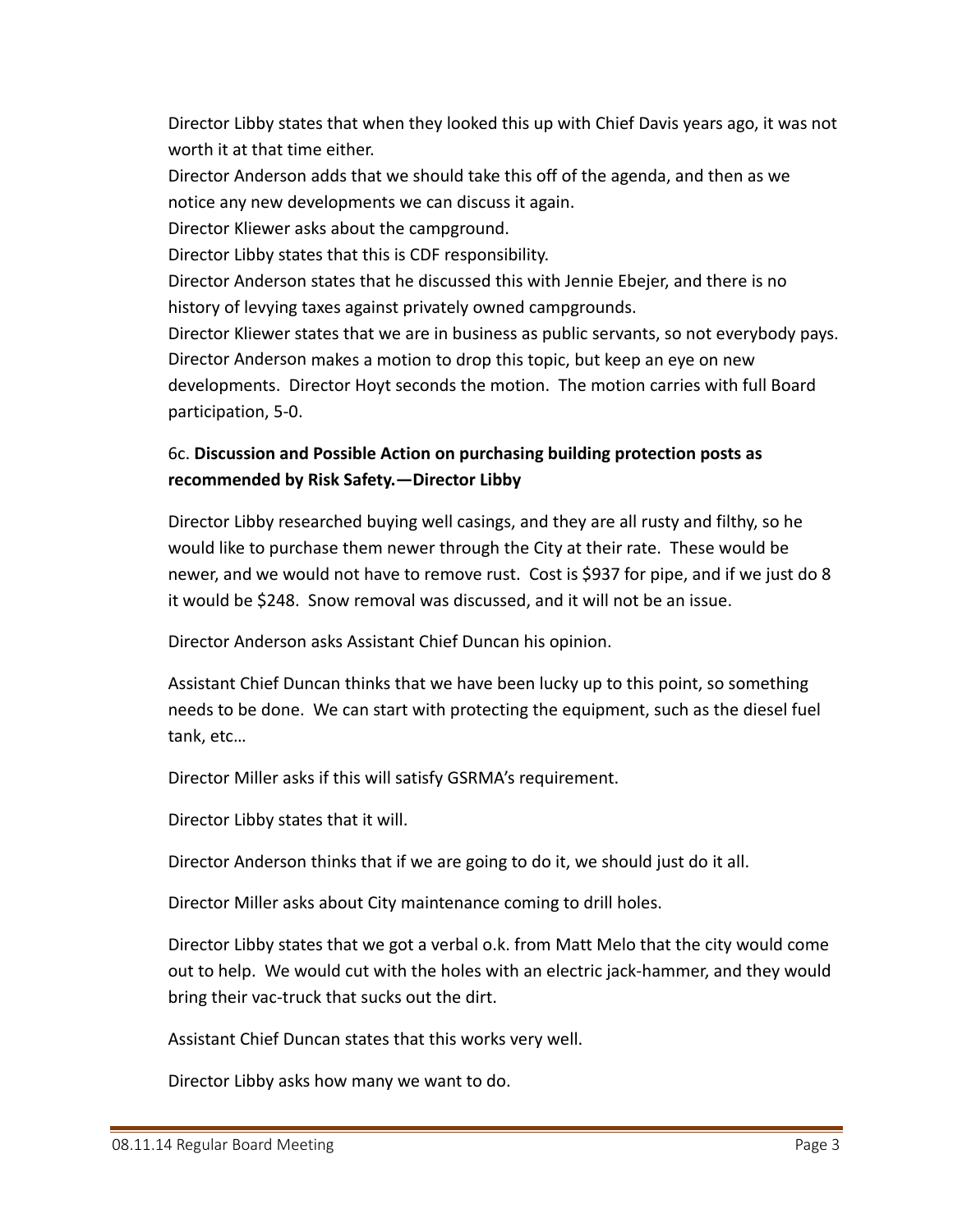Assistant Chief Duncan asks if the price includes the concrete.

Director Libby states that his motion will include the extra for the concrete once he knows what the Board would like to do.

Director Anderson suggests doing the entire building.

Director Libby makes a motion to install steel pylons not to exceed \$1200 which includes concrete. Director Kliewer seconds the motion, and the motion carries with full board partipation.

## 6d. **Discussion and Possible Action on reviewing budget status for FY 2014/15, and approval of final budget with Resolution #08112014‐A.—Chief Joyce/Director Anderson**

Director Anderson states that they had a budget meeting and that there were some adjustments and re‐allocations with a net of \$21,000, but we should have a good year with strike teams.

Secretary Patania states that there is actually a more updated budget in the packet, and we had to include the loan for 4601. We did not pay this off at the end of the year as previously planned since there was no monetary advantage to doing so. We will continue to pay this monthly until we pay this off mid-year. This is included in a lump sum with the payment for 4600 on line 79 & 80 of the Budget detail report. We also received a strike team payment, and a FEMA grant, and we had to establish both the revenue and expense in Federal Other (542700), and Equipment (762100). It is a 95/5 Match Grant for 26 sets of turnouts. We also had to switch stipends from Special Departmental Expense to Wages. This leaves us with a total net of \$16,184.

Director Anderson comments that Chief Joyce does an excellent job of preparing this budget, and makes a motion to approve Resolution #08122014‐A, and Director Libby seconds the motion. A roll call vote is performed by the Secretary and motion carries with 5 ayes and zero nays.

Director Anderson states that Secretary Patania will prepare monthly reports for those interested in the budget, and that these will come forward on a quarterly basis for the Board to review.

Director Kliewer states that this is good so that we do not have a standing committee. It would be the chairman's responsibility to assign someone on a quarterly basis to review these documents. The last budget they reviewed only had a 1% cushion, so this is a little better.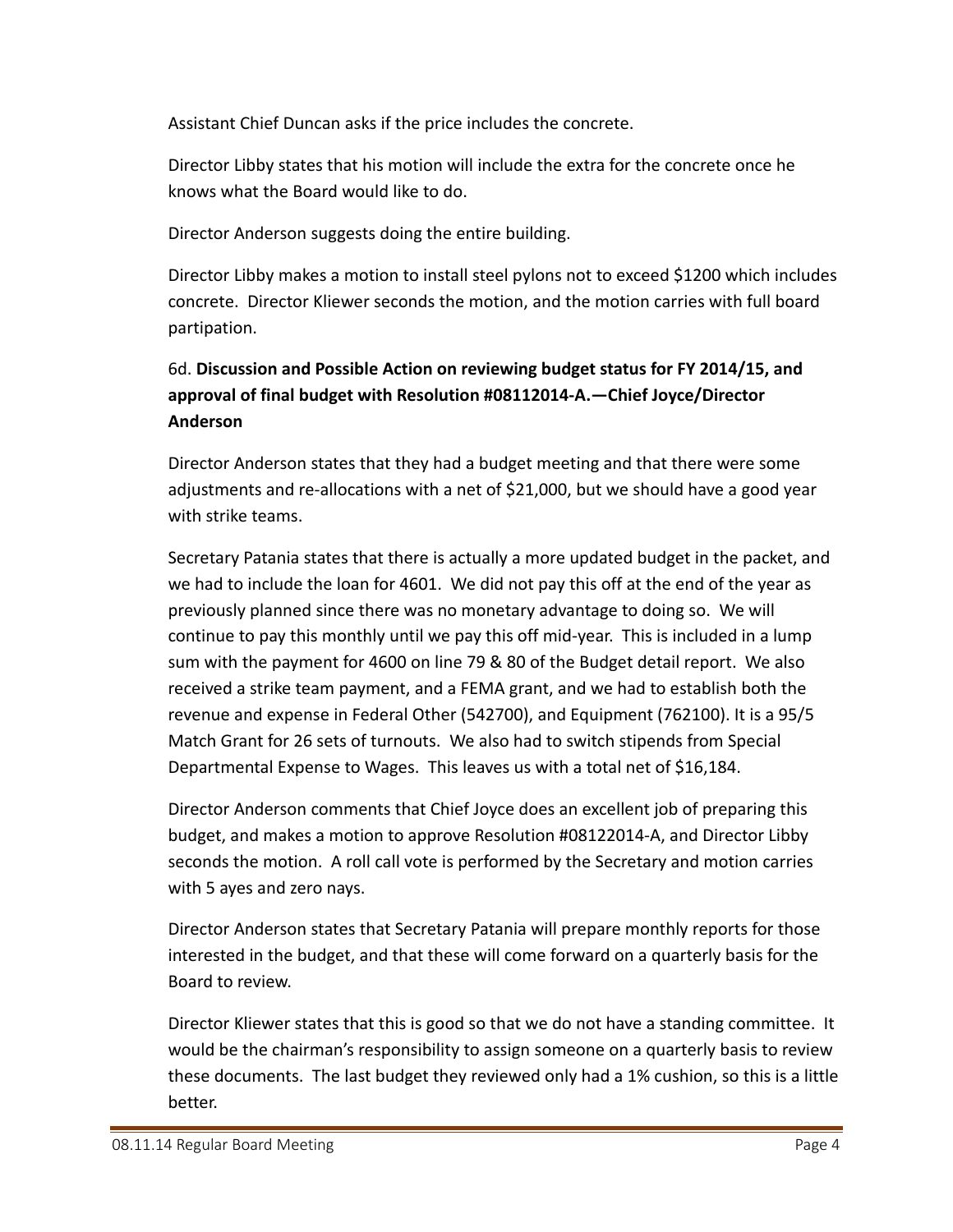Director Anderson also states that the Budget Worksheet was signed by all Board members.

### 7. **NEW BOARD BUSINESS AND POSSIBLE ACTION**

## 7a. **Discussion and Possible Action on reviewing information provided re: The Supreme Court of the United States affirming the right of tradition and heritage of an invocation prayer at the beginning of public meetings.—Director Kliewer**

Director Kliewer states that on May  $5<sup>th</sup>$  a decision was handed down by the Supreme Court for civic entities to have the right to have an invocation prayer at the beginning of each meeting, and he thinks that it would be a good idea for our entity to entertain this idea. If you don't participate in your heritage, then you will lose it. He has spoken with Andy Grossman, who is one of our chaplains, and also with Troy Wood, and he is a known leader in our department who is also in favor of it. He sees an opportunity to start with our chaplains, since they interact with our department. Also Keith Bradley. They are trained in dealing with critical incidents stress management, and they know how to deal with emergencies. He suggests that we invite these individuals involved. We also have Pastor Andy, Keith, and Ray Horst who is the chaplain at the hospital. This group of men could perhaps select two other pastors, and he suggested that they each did it twice they could do it within a year.

Director Anderson asks what would happen if we cannot get one of these.

Director Libby volunteers to do it himself, and suggests that Richard could also help.

Director Kliewer states that he does not want us to forget our heritage as a Christian nation. It is also an opportunity to meet the people who help our firefighters so that we have a better connectedness. We are concerned about their financial health, so we pay them; their physical health, so we provide medical, and also we should encourage their psychological health as well. We should be aware of the men who are responsible who are taking care of our employees. An employee has a difficult situation with an injury may need some down time, and we may need to help and prepare them. The primary issue is honoring our nation founded on godly principles.

Director Anderson thinks it is a good idea, and thanks Director Kliewer for his input.

Director Kliewer makes a motion to begin the process of having an invocation/prayer at the beginning of our meetings prior to the flag salute, starting at next meeting. He would be willing to contact the men mentioned, or the Chairman can.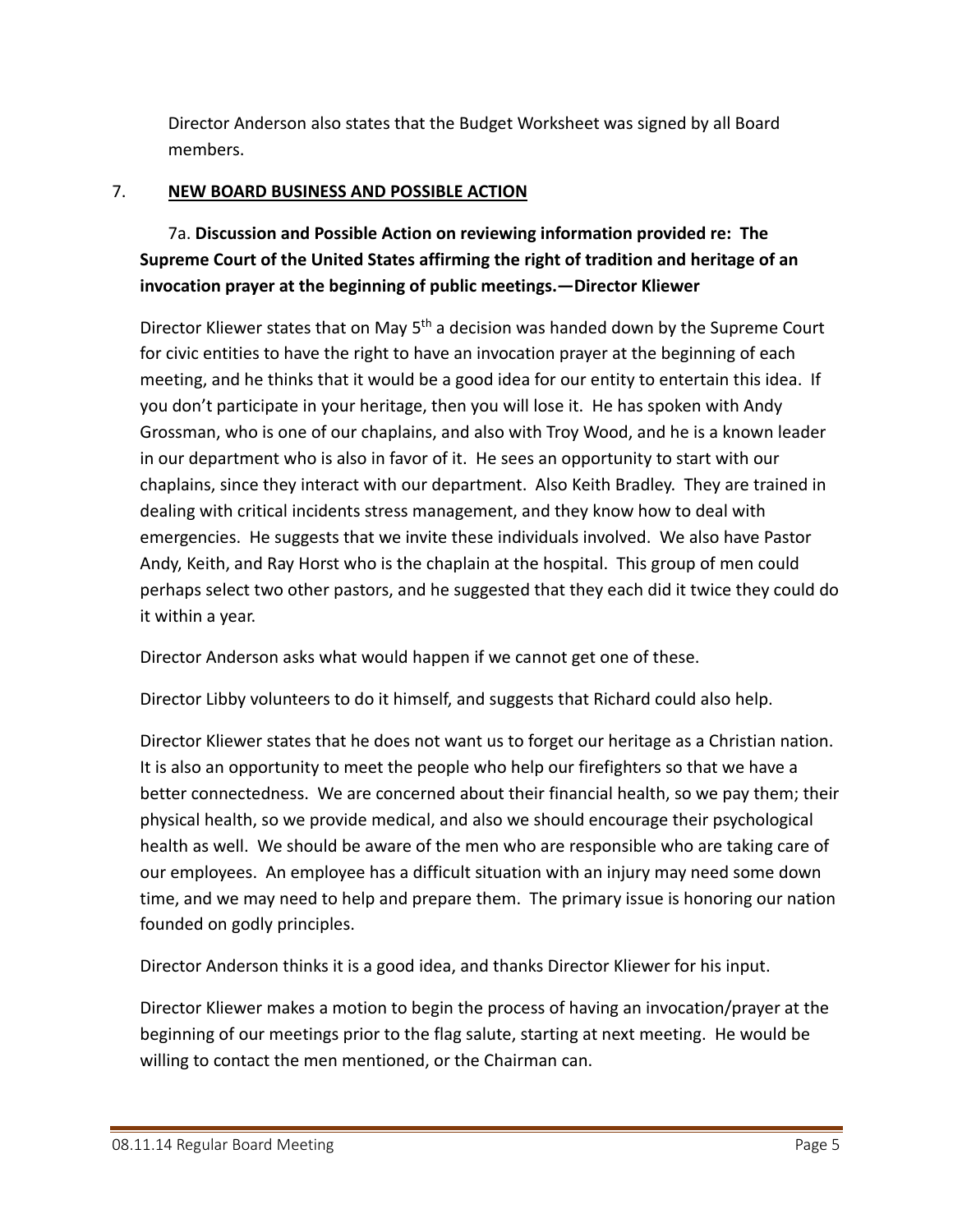Director Miller discusses that he feels uncomfortable with this. He has contacted Brian Morris about this topic, and he said to find out what kind of administration burden this will put on the District. Diversity is also an issue.

Director Anderson interjects that it is non‐denominational.

Director Miller states that he does not feel that he can support this. Brian Morris feels that it can open up the District to more scrutiny. He did not know if the person would volunteer or if it would involve payment?

Secretary Patania asks, through the chair, if an individual could excuse themselves from the meeting at this point.

Director Kliewer states that it was not the intention of the Supreme Court to leave out any religion. It would not be the purpose of this invocation to leave out a Catholic priest. Director Kliewer states that an individual could recues themselves from attending any portion of the meeting. There is controversy about the pledge of allegiance as well. This is not to be exclusive, and that this was the point of the court. It is meant to be voluntary; it is not a paid position.

Director Miller states that he feels badly to not support Director Kliewer on this decision, but he feels strongly about it. He will support him on many items in the future.

Director Anderson states that he should be proud to stand up for his beliefs.

Director Kliewer states that they can still be good friends and disagree.

Director Libby doesn't think it has to be reflected in the meeting minutes.

Director Kliewer states that this is not a personal issue, but it is Board action.

Director Anderson asks Director Kliewer to restate the motion.

Director Kliewer restates that the motion is to have an invocation prayer at the beginning of our meetings, and to start next month. He has made suggestions on the men who would be willing to participate, and who would honor the request in light of the decision made by the Supreme Court.

Director Anderson seconds the motion. Motion carries 4‐0, with Director Libby, Kliewer, Hoyt, and Anderson participating. Director Miller opposes the motion.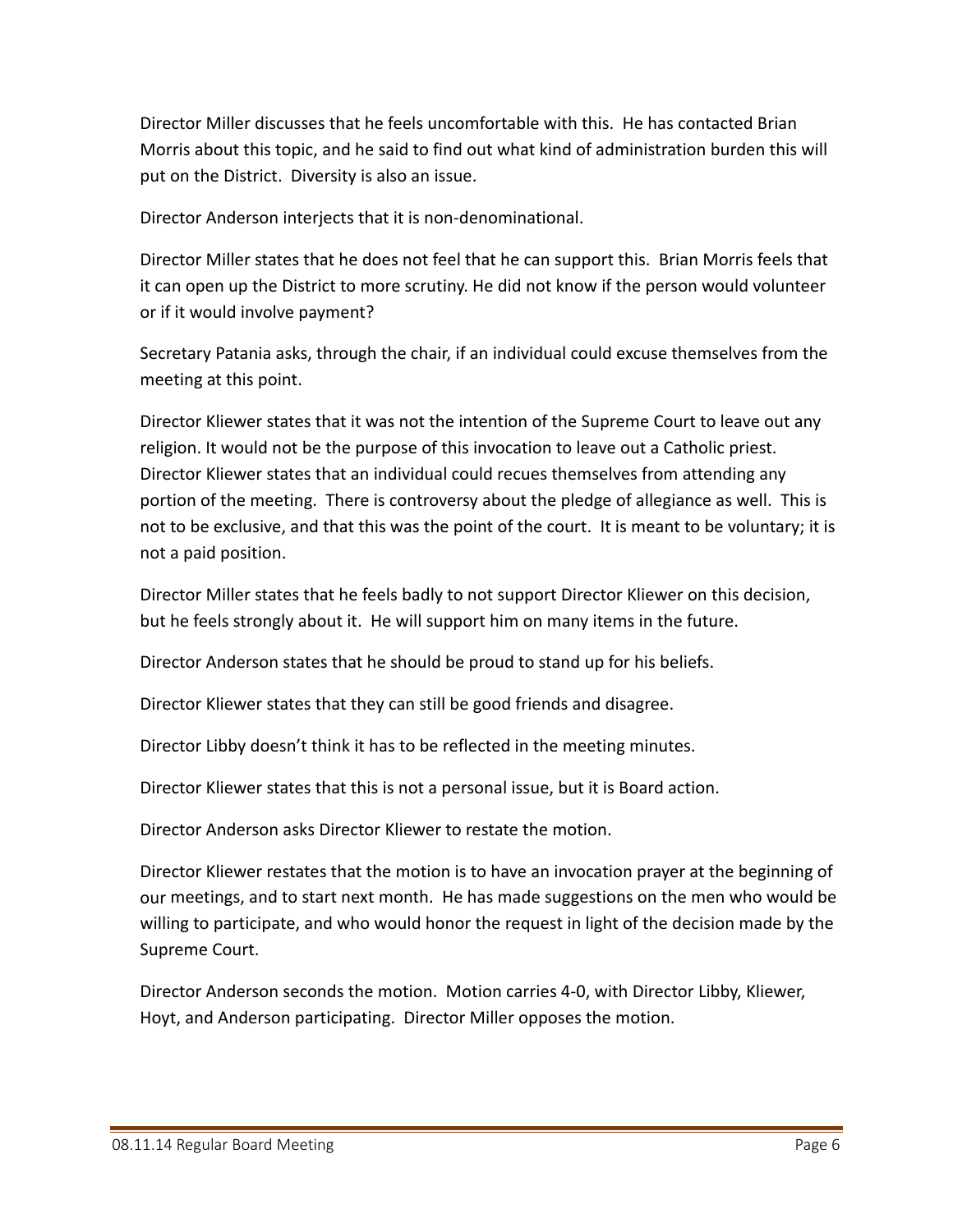## 7b. **Discussion and Possible Action to review Five‐Year‐Plan, update and make changes as needed.—Director Libby**

Director Libby details some changes that he has made to this document. He has made some changes to 2b, as well as changing 2005 to 2013, and changing the sentence "we would like" on page 2. He did not find anything wrong with page 4. The last one was regarding traffic collisions which we have done, and he has taken off. Page 7 discusses benefits and providing them, and he has deleted this item. Also regarding doing a monthly article, he has deleted this since we are doing this.

Director Kliewer asks if we can leave the item on there, and say that it is complete, with the year, so that we can identify when it was done. Otherwise it looks like we have never done anything, and this way it shows the progress. Then when those dates drop off on the fifth year, we can drop it off.

Director Anderson states that we should do a monthly public report.

Director Libby wants to leave on the agenda, and place next to the items when items were completed rather than deleting them. Number 8, update policy procedures are ongoing. Page 9 and revenue resources, which is item #9a. We can put this down as ongoing because we have hopefully fixed this for now. Nothing on #10. Just a couple changes.

Director Anderson asks about 10A.

Director Libby states that if the ISO gives us a letter, we would take care of it then, but we would not want to have a standing committee. This could be an "as needed" item, and then an advisory committee would be appointed.

Director Anderson asks if we make this available to the public.

Director Libby states that it is a public document and could be made available to the public on the website. We can place it on the website when it has been updated. He would like to leave it on the agenda because we need to look at Assets‐Water tender for station #2, wildland engine replacement, station #2 replacement, and under Medical look at the condition of AED's included, medical training, NCI training, and Haz‐Mat training needs to be included. He would like Chief Joyce to review before adding this to the Five‐Year Plan. He might have some additional items to add. We can motion to approve what we have already discussed if the Board would like to.

Director Anderson states to wait until all changes are made, and then we will review and approve next time.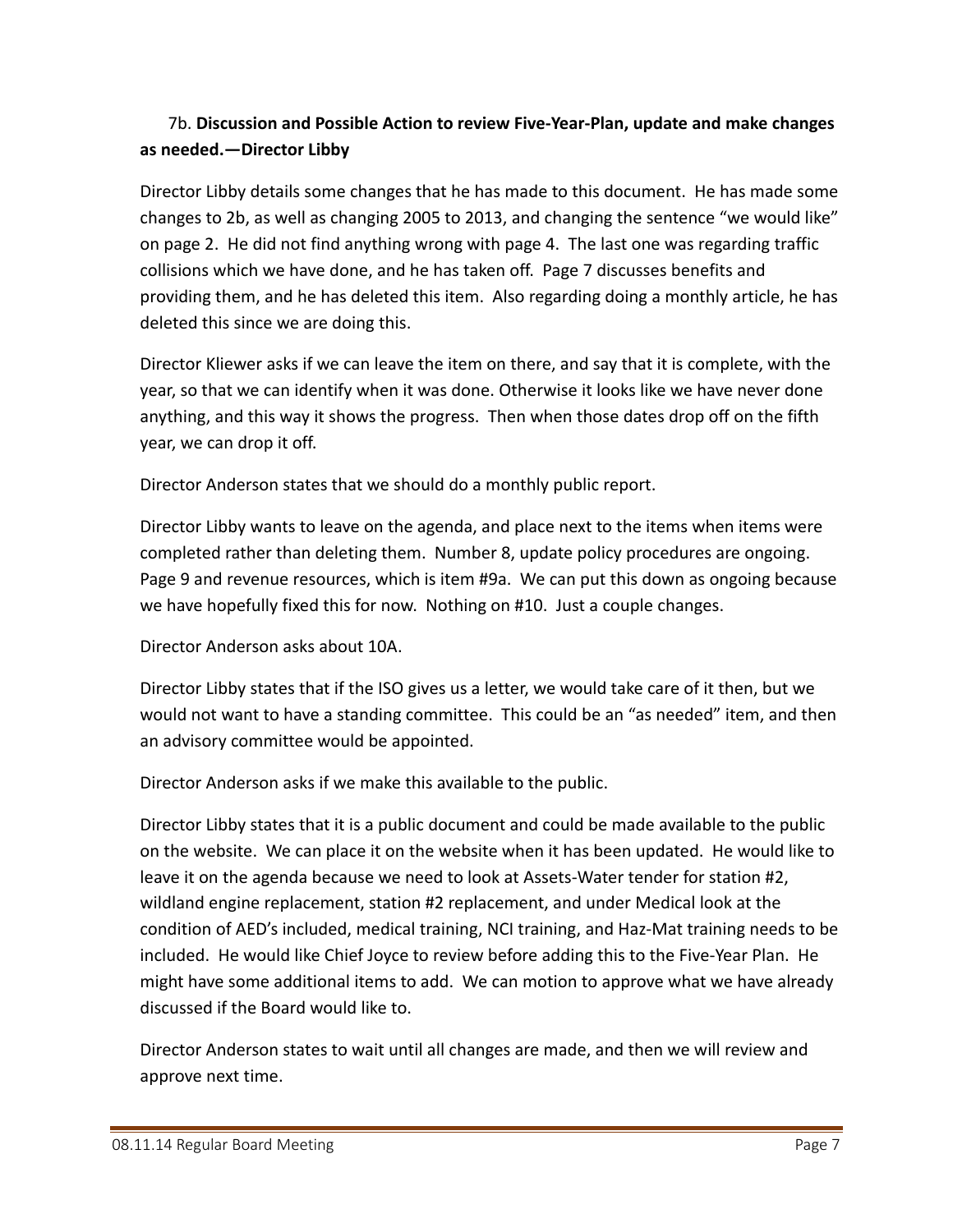Director Kliewer made a reminder note that we should review our inventory in November. Could we make an agenda item for next month for this?

Director Libby states that this would be equipment, not necessarily inventory.

Director Kliewer changes his mind on adding this.

Secretary Patania states that we are always updating our Capital Asset Listing, and including new items in the inventory list that are over the threshold. She thought that the inventory might be done at the end of the fire season while we still have seasonal employees available.

Director Kliewer adds that it would be good to do this at the end of fire season.

Director Anderson lets everyone know that Assistant Chief Duncan is diligently on the lookout for new equipment.

## 7c. **Discussion and Possible Action on ratifying our agreement with the County Auditor's office to have two Board member signatures to pay bills or payroll in the event of an emergency.—Secretary Patania**

Director Anderson states that this has been done by the Secretary.

Secretary Patania states that she asked the auditor's office if we could have two signatures to conduct Board business or do payroll in the event that three Board members cannot be located for signatures. They needed a memo from two, which the Secretary passes around for review.

Director Miller states that this is important so that people can be paid. We are always looking at ways to keep the morale up.

Secretary Patania states that this was for a Strike Team payment, but that we want to pay it once we receive it.

### 7d. **Discussion and Possible Action on reviewing potential PTO policy.—Director Libby**

Director Libby thought we reviewed this before, but the Secretary could not find it in our records. Apparently we never went anywhere with it. Going along with our benefits program, he thought we approved it, but she could not find it in our records.

Director Anderson states that we review this and this discuss at the next meeting.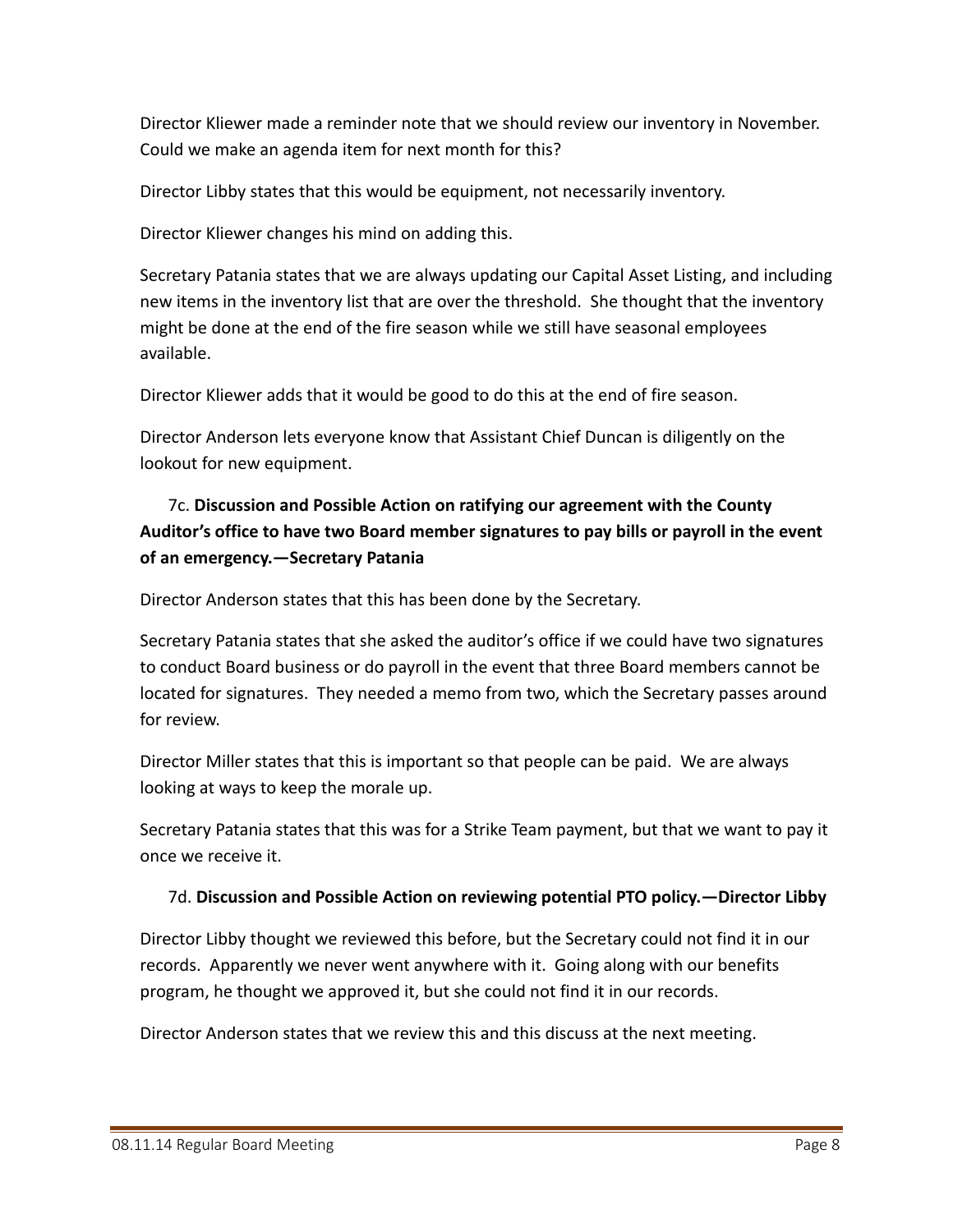The Board agrees to table this for approval at next month's meeting. At this meeting Rick and Dave can discuss any changes. Director Libby asks to please send to County Counsel for review.

### **8. The next regular scheduled Board Meeting is September 8th, 2014.**

Director Anderson thanks the Secretary for sending a reminder of this in Outlook.

- **9. Chief's Report and MSFPD Information Report to the Board—Assistant Chief Duncan** Assistant Chief Duncan reads the July report. We should receive our OTS grant for the South County reports soon. They should be here by next Wednesday. This was for Lake Shastina, McCloud, Dunsmuir, Mt Shasta City, and possibly one other. We will inventory these when we get them. We hit our 14 day assignment either Friday or Saturday. Water Tender was on the Oregon Gulch fire for six days. He thinks they left around the first, and at they were dispatched the same day to the Beaver Fire in the Klamath River area with 4613. Director Miller states that he got to use 4610 on the Dewey fire. Director Kliewer asks about the mandatory time off. Assistant Chief Duncan states that it is 48 hours.
- **10. Discussion and Possible Action on Accepting Donations/MSFPD Association Updates— Director Libby.**

Director Libby states that we are discussing a possible chukkar hunt for fundraising here in the valley.

Assistant Chief Duncan states that a potential site would be G&G Hunting. Director Libby states that we have to have a game warden and also contact someone

from fish and game. All of this will be discussed in our meeting with Mark Marshall. He continues with a report on the yard sale from July and states that the auxiliary rose a little over \$1100 this year which was almost double what we did in the previous years. Director Miller asks about a fireman's muster with breakfast, etc…

Assistant Chief Duncan states that we can look into it. He thinks that we need to go to McCloud's and see how it works out. He doesn't want to conflict with them. Director Libby states that he is conscientious about not conflicting with other departments.

Director Kliewer states that we could use "Lula‐Belle" to take pictures and sell them reasonably priced.

Director Libby states that we could tie something into our dinner during Christmas.

# **11. Mt Shasta Fire Protection District Newspaper article—Monthly Review**

Secretary Patania reviews this verbally as a copy is not available due to copier issues. Director Anderson Okays this. He would like to discuss creating an event.